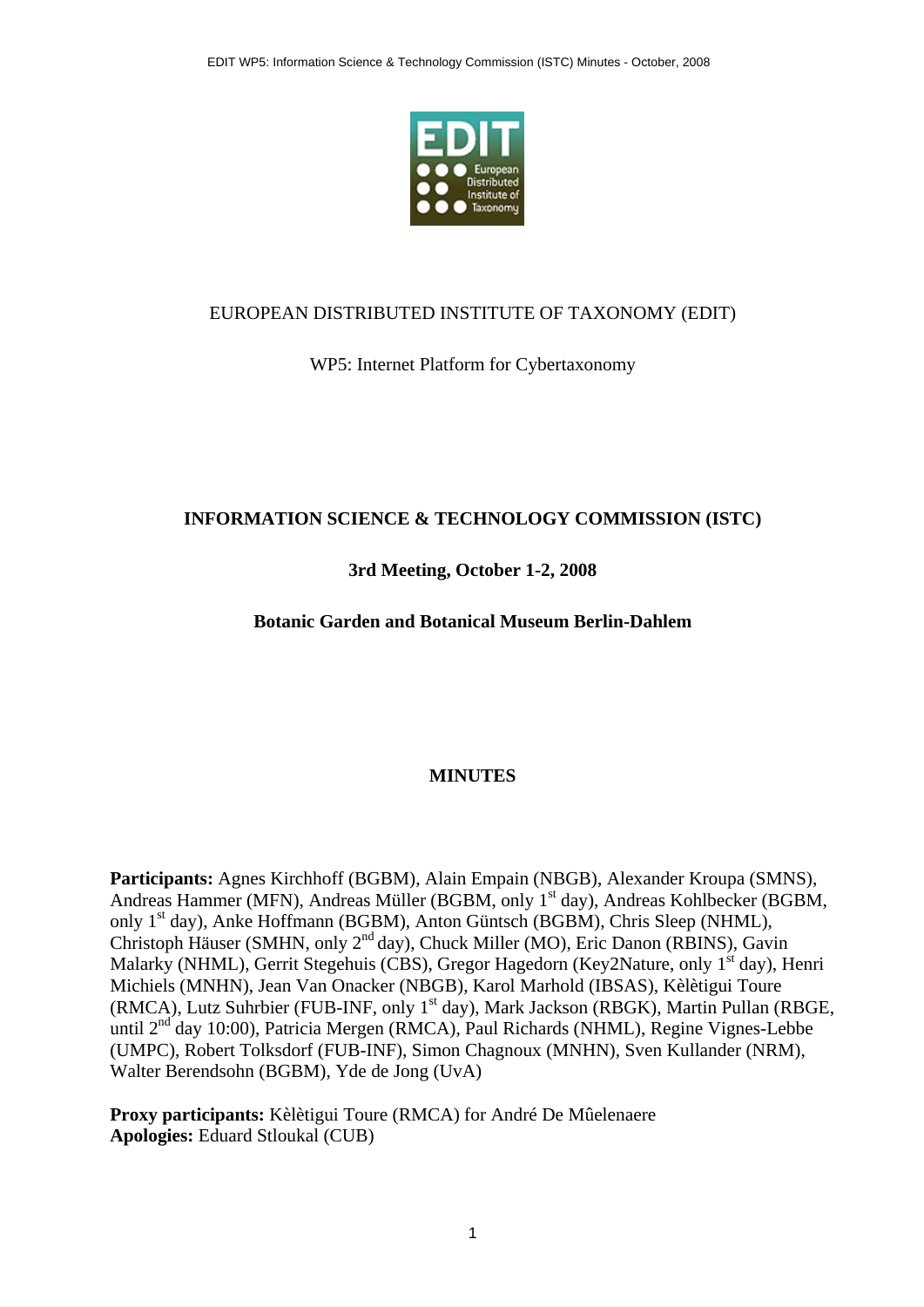## **DAY 1: October 1st 12:45 – 18:30**

# **General Information:**

All presentations of the ISTC meeting will be available on the WP5 webpage (link [http://wp5.e](http://wp5.e-taxonomy.eu/blog/2007/04/04/istc)[taxonomy.eu/blog/2007/04/04/istc](http://wp5.e-taxonomy.eu/blog/2007/04/04/istc) )

# **1. Welcome; Introduction of Participants** (Walter Berendsohn)

# **2. Integration** (WP5.1)

## **a. Progress report** (Anke Hoffmann)

A. Hoffmann gave an overview of the ISTC membership and the current status of the Memoranda of Understanding (see presentation). She invited the ISTC members to use the forum within the ISTC webpage as a communication tool ([http://wp5.e](http://wp5.e-taxonomy.eu/blog//node/132)[taxonomy.eu/blog//node/132](http://wp5.e-taxonomy.eu/blog//node/132); <http://wp5.e-taxonomy.eu/blog/node/84>).

## **b. Presentation of the platform security/Shibboleth** (WP5.7: Lutz Suhrbier)

L. Suhrbier explained the architecture of the security system Shibboleth (see presentation).

## Discussion:

 $(G. Hagedorn)$  One of the mayor issues was the question if and how a "low end contribution"to a Shibboleth federation will work. For example would it be possible for small non institutional groups of taxonomists, driving a simple Website (Drupal site, Wiki), to use somehow the EDIT Shibboleth federation and its IdP (Identity Provider) or can Drupal act as IdP?

(W. Berendsohn) In these scenarios two things are to consider: Applications like a Wiki or Drupal-site are always a bit insecure, so the user accounts in these applications are a target for potential manipulation. Users contributed by such an insecure IdP would be rejected by services in a federation. So a secure user management is crucial.

(P. Richards) A possible solution for "low end contribution" could be allowing an application like Drupal to register users to an external IdP, attributes would automatically be added which allow the user to access the service.

(W. Berendsohn) This requirement for a "low end contribution" will be put on the agenda of activity 5.7. Implications of this: users of the "connected" guest SP (application) would potentially have no access to the other SPs of the federation.

(L. Suhrbier) Requirements for setting up an IdP are a server running Tomcat & Apache, the Shibboleth IdP servlet, ports 443 and 8443 open, and a connector to a database providing users and attributes.

 (R. Tolksdorf) The Freie Universität Berlin is using such system which is open to invite users to access services. Users can be granted access to a service without turning them into a member of the university. It is a big benefit to have this freedom of choice.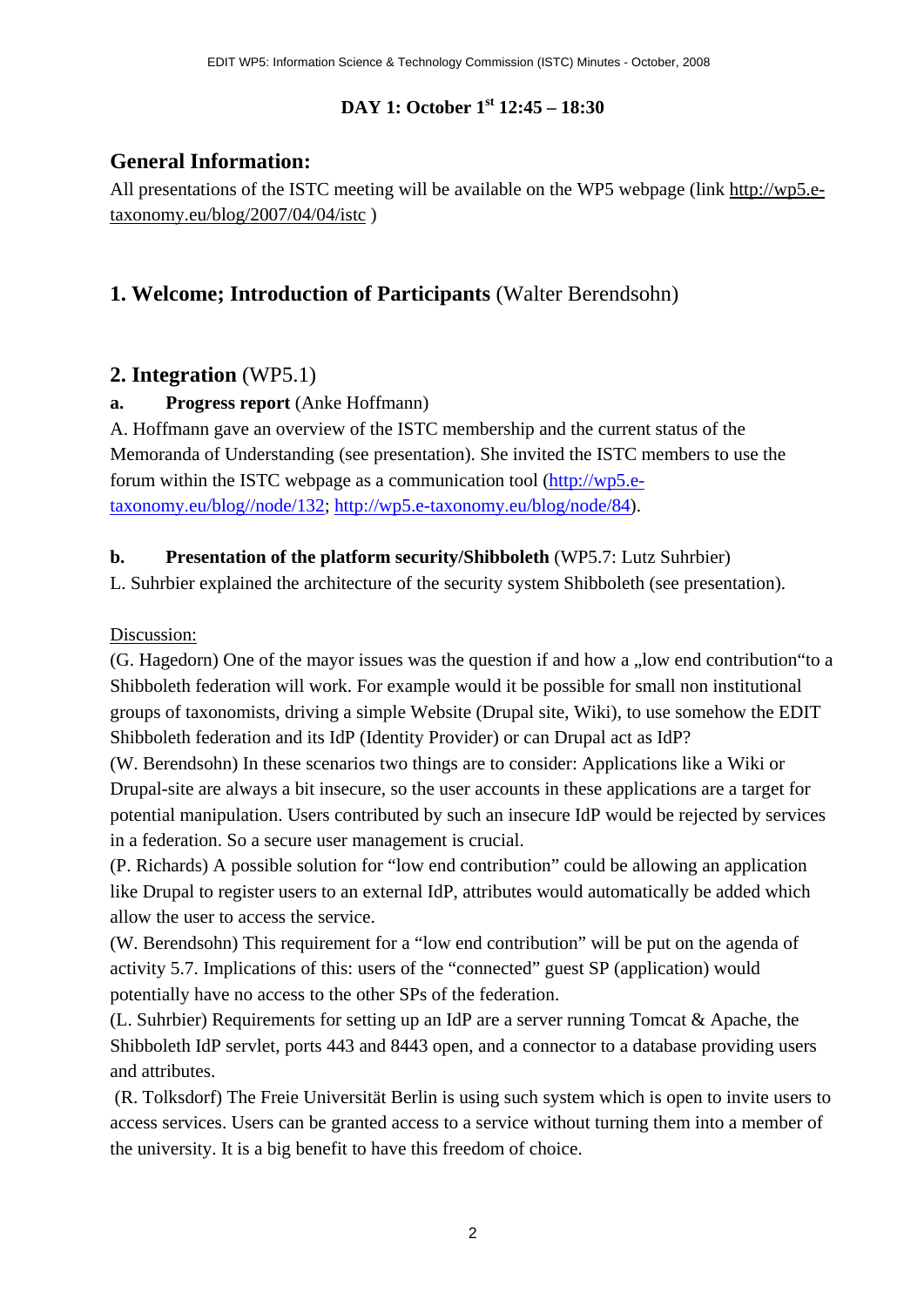(R. Tolksdorf) Legal questions on national level concerning personal data: Do countries prohibit sending data about employees around?

(L. Suhrbier) Which user attributers are sent around is just a matter of configuring the IdP attribute policies and can be adapted to meet these restrictions.

The main issue was if EDIT member institutions are interested in integrating Shibboleth, i.e. if WP5.7 should continue its efforts along the present course. Statements:

NHML London (P. Richards): is positive about Shibboleth.

NBGB Meise (A. Empain): agrees in general to Shibboleth, but would like to experiment with a prototype.

RBINS Brussels (E. Danon): conceptually agrees to Shibboleth as possible software package for web single sign-on meanly because it's a open-source solution but a test (prototype) bundle is really required to make practical tests locally (in our computer environment) and to be able to give better technical feedback and advice.

CBS Utrecht (G. Stegehuis): Shibboleth can be realized.

IBSAS Bratislava (K. Marhold): sees no problems that IBSAS adapts to Shibboleth.

RMCA Tervuren, (K. Toure): cannot decide for his institution and will discuss it with the responsible persons at RMCA. He supports Shibboleth solution in general, but testing is requested.

NRM Stockholm (S. Kullander): needs to discuss it with his IT department.

MfN Berlin (A. Hammer): at the moment not able to make security installations, because no capacity available.

Key2Nature Project (G. Hagedorn): widely spread community participation, should be integrated into Shibboleth, but agrees in general.

UvA Amsterdam (Y. de Jong): agrees to use Shibboleth, should be included into WP3, system should align with databases with more than 500 users such as FaunaEuropaea.

RBGK Kew (M. Jackson): at present no position can be taken due to an ongoing IT review process at Kew.

MO St. Louis (C. Miller): Missouri has its own existing security system (CSSO), but agrees that integration with Shibboleth is possible and represents a positive development.

RBGE Edinburgh (M. Pullan): at the moment at RGBE the decision is open which system will be used (open id or other system), does not want to support two systems, and has to wait for institutional decision. Personally agrees with Shibboleth, but accentuates the need to extend the federation beyond EDIT [comment W. Berendsohn: this is certainly the intention, e.g. in PESI and LifeWatch].

MNHN / UPMC (R. Vignes-Lebbe): Specific situation at MNHM/UPMC must be considered, she personally supports Shibboleth.

MNHN Paris (H. Michiels): agrees to Shibboleth federation if it this is not in the way of joining other federations as well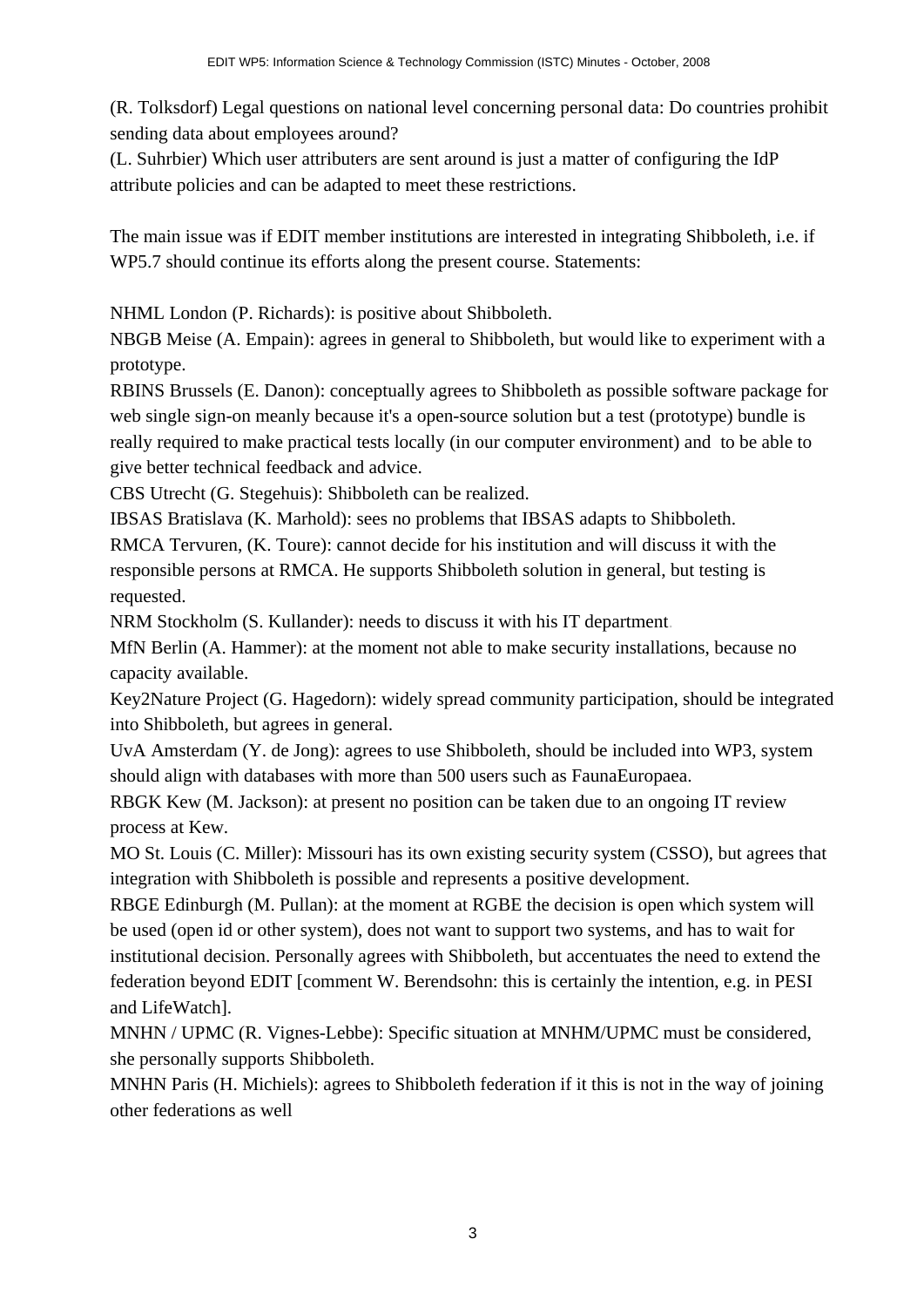Shibboleth is a widely accepted security system. By joining the Shibboleth federation institutions would save time concerning IT administration. Implementation of security systems is rather a political and legal issue than a technical issue.

Summary: positive response, prototyping needed to make further decisions, which should be incorporated into work plan of WP5.7. More documentation (especially for non-technical people) is needed. Role of EDIT: lead of development, demonstration for other institutions also beyond EDIT.

## **c. Further ideas for inter-institutional agreements (Memoranda of Understanding)**

(W. Berendsohn) MoU are important as an easy proof for integration. MoU can have a broader context for all EDIT members or be specific for small groups. Until now we have received too little response for the already established MoUs (ABCD, Drupal), and we are missing suggestions for new agreements. Participants are requested to ask within their institutions for new themes for agreements. In other workpackages inter-institutional agreements are also available, e.g. WP7 in terms of use of data and obligations of participating institutions, WP1 is working on MoU concerning gender balance.

Two new themes for MoU had been proposed:

#### **(1) Agreement on a long term, platform independent, document format**

A. Empain presented ODF as a standard for long term conservation and potential interoperability of documents (see presentation).

#### Results of discussion:

The participants could not agree on ODF as the only standard for archiving. Participants recommended that institutions should define a policy for long-term archiving, but not only of documents, but also of data. Preferably, the solution should be defined in a larger framework (national data centres etc.), but presently EDIT is probably not able to provide such an infrastructure.

#### **(2) Agreement on the utilization of available global name and classification services**

P. Richards presented the proposal for a MoU on the utilization of available global name and classification services (see presentation).

#### Results of discussion:

The participants support this proposal, with some modifications, e.g. concerning the selection and citation of examples. Further recommendations should be sent to P. Richards, who volunteered to circulate a new draft.

# **3. Version 1 of the Internet Platform for Cybertaxonomy**

**a. Introduction: What will be delivered in November** (Walter Berendsohn)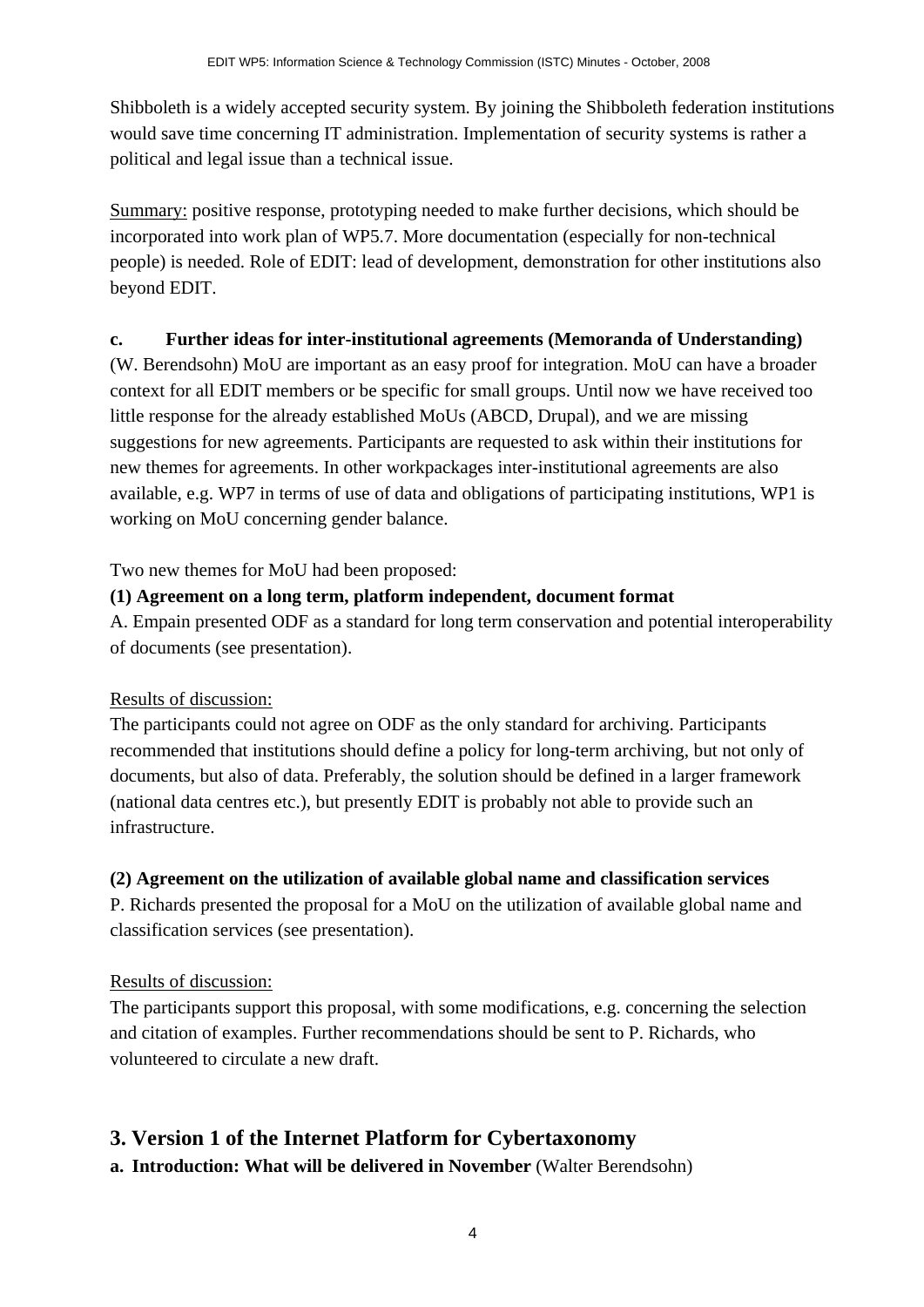Version 1 of the Internet Platform for Cybertaxonomy is an EDIT project deliverable due by the end of November 2008. It will include both an overview of projected platform functionality and links, as well as a number of functional products and prototypes, that are demonstrated under points 3b. to 3h.

#### **b. Platform presentation on the Internet** (WP5.2: Andreas Müller)

Activity 5.2 has the task to join the different bits of the platform assembled in other activities. The central element for the development activity of WP5 is the Common Data Model (CDM), but the platform also aims at incorporating existing software solutions that are of use for taxonomists. The "EDIT Platform Cyber Gate" is introduced as a draft mock-up of the entry page for the Platform website (see presentation).

#### **c. Bibliographic tools** (WP5.3: Anton Güntsch for Julius Welby)

Severe problems were encountered with the commercial MetaLib software that had been selected for ViTaL (the Virtual Taxonomic Library, see http://taxonlib.org). However, services are now on-line, for example the ViTaL reference harvester search tool [http://taxonlib.org/bibsearch.](http://taxonlib.org/bibsearch) Digitisation services such as BHL (Biodiversity Heritage Library) have so far not reacted positively to the digitisation request service planned for ViTaL.

#### Summary of discussion:

ViTaL functionalities can be integrated with other platform components and will be used, for example, in the taxonomic editor software. The question of how to resolve duplicates of references remains open. Uptake of digitisation requests from BHL will certainly be better once the mass digitisation priorities (e.g. taxonomic journals) have been finished.

#### **d. Geographic tools** (WP5.4: Patricia Mergen)

GeoPlatform activities include, inter alia, making available maps and web services for map generation according to taxonomist's needs (see presentation). Developments have been integrated with tools developed for the SYNTHESYS project. Further development is somewhat hampered by restricted personal resources, especially at RMCA. The GeoPlatform/MapViewer functionalities were demonstrated in a video (see [http://edit.csic.es/edit\\_geo/EDIT\\_video.html](http://edit.csic.es/edit_geo/EDIT_video.html)).

#### **e. Taxonomic core: Taxonomic Editor** (WP5.5: Anton Güntsch)

ISTC members reacted positively to a demonstration of the taxonomic editor software, which allows the editing of highly atomised taxonomic data in novel environment that includes wordprocessor like data entry.

#### **f. Keys and Descriptions** (WP5.6: Régine Vignes-Lebbe)

Activity 5.6 will use SDD (Structured Descriptive Data, a TDWG standard) as an exchange format to link existing descriptive tools to the CDM platform. This is done in close cooperation with the Key2Nature project. Existing software applications that can be used to generate identification keys and taxonomic descriptions are not well known among taxonomists. One aim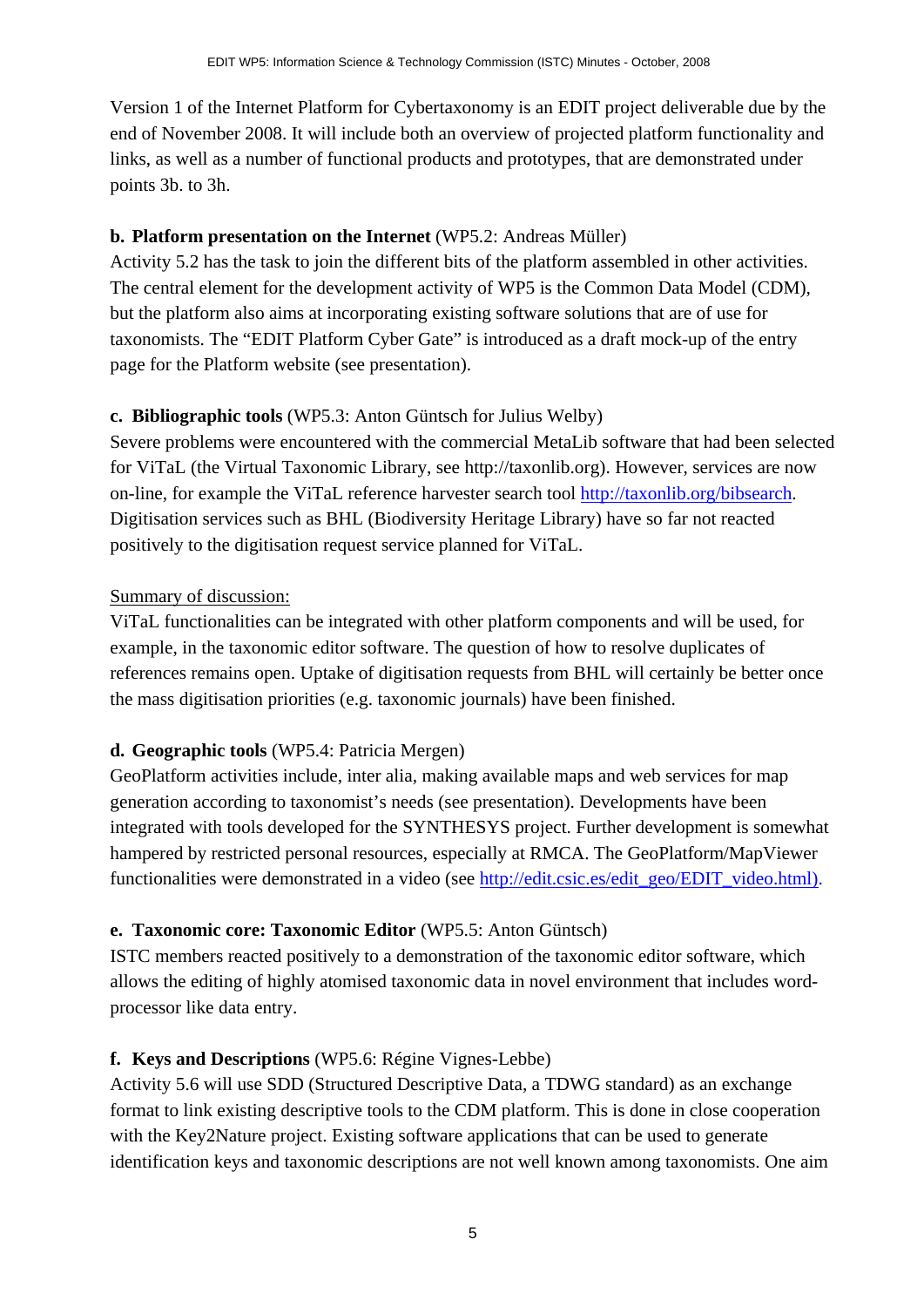of WP5.6 is to make these programs better known, e.g. through training courses with in the EDIT School of Taxonomy. For more details please refer to the presentation.

#### **g. Publication: Data Portal** (WP5.8: Andreas Kohlbecker)

The Data Portal activity aims at a freely configurable web presentation of CDM content. Currently, the specifications provided by EDIT WP6 exemplar groups (Palms, Flies, Compositae) have been implemented using Data Portal software based on the Drupal content management system. See <http://dev.e-taxonomy.eu/dataportal/palmae/> ; [http://dev.e](http://dev.e-taxonomy.eu/dataportal/diptera/)[taxonomy.eu/dataportal/diptera/](http://dev.e-taxonomy.eu/dataportal/diptera/) ; <http://dev.e-taxonomy.eu/dataportal/cichorieae/>

#### **h. Specimen access: Specimen and observation explorer** (WP5.9: Walter Berendsohn)

The EDIT Specimen and Observation Explorer [\(http://search.biocase.org/edit/](http://search.biocase.org/edit/)) is a web portal for taxonomists that allow access to data provided by the GBIF infrastructure. Queries for names can be expanded using user-selected taxonomic thesauri (taxonomic checklists) and selected name relationships contained therein (e.g. synonyms). Development activity in activity 5.9 has been concluded. However, further taxonomic thesauri need to be included to fully harness the tool's potential. Talks are under way to include botanical databases with global scope, but zoological databases of that kind still need to be identified.

#### **DAY 2: October 2nd 09:00 – 12:00**

# **4. Preparing for the 4th Joint Programme of Activities** (Outline & Activity Definition)

## Summary:

The over-all plan was accepted by the ISTC as distributed and presented, with the above mentioned recommendations to Activity 5.7, the change of Activity 5.8 from active development to maintenance mode, and the potential reduction of Activity 5.6 as specified below. For further changes and suggestions please see the draft new version of the WP5 JPA-4 annexed to these minutes. No specific recommendations were issued as to where further cost reductions could be applied, if necessary.

The Network Steering Committee (NSC) will discuss the JPA-4 during its next meeting (20th Oct. 2008).

The following statements concerning the JPA-4 tasks within WP5 have been made:

#### **ACTIVITY 5.1**

#### **5.1.4 Management, coordination, and liaison with other Work Packages (WPs)**:

Focus on Integration with other WPs: WP2 expert DB, Metadata collection; WP6 exemplar groups are going to work with WP5 products; WP6 Scratchpad development, Scratchpads should take over the community communication part; WP7 had some staffing problems, but with a new WP5 developer for WP7 starting 1. Oct. 2008 activities will be continued (Tasks: field tools for taxonomist, ATBI websites, integration with geo-platform); WP8: summer school support.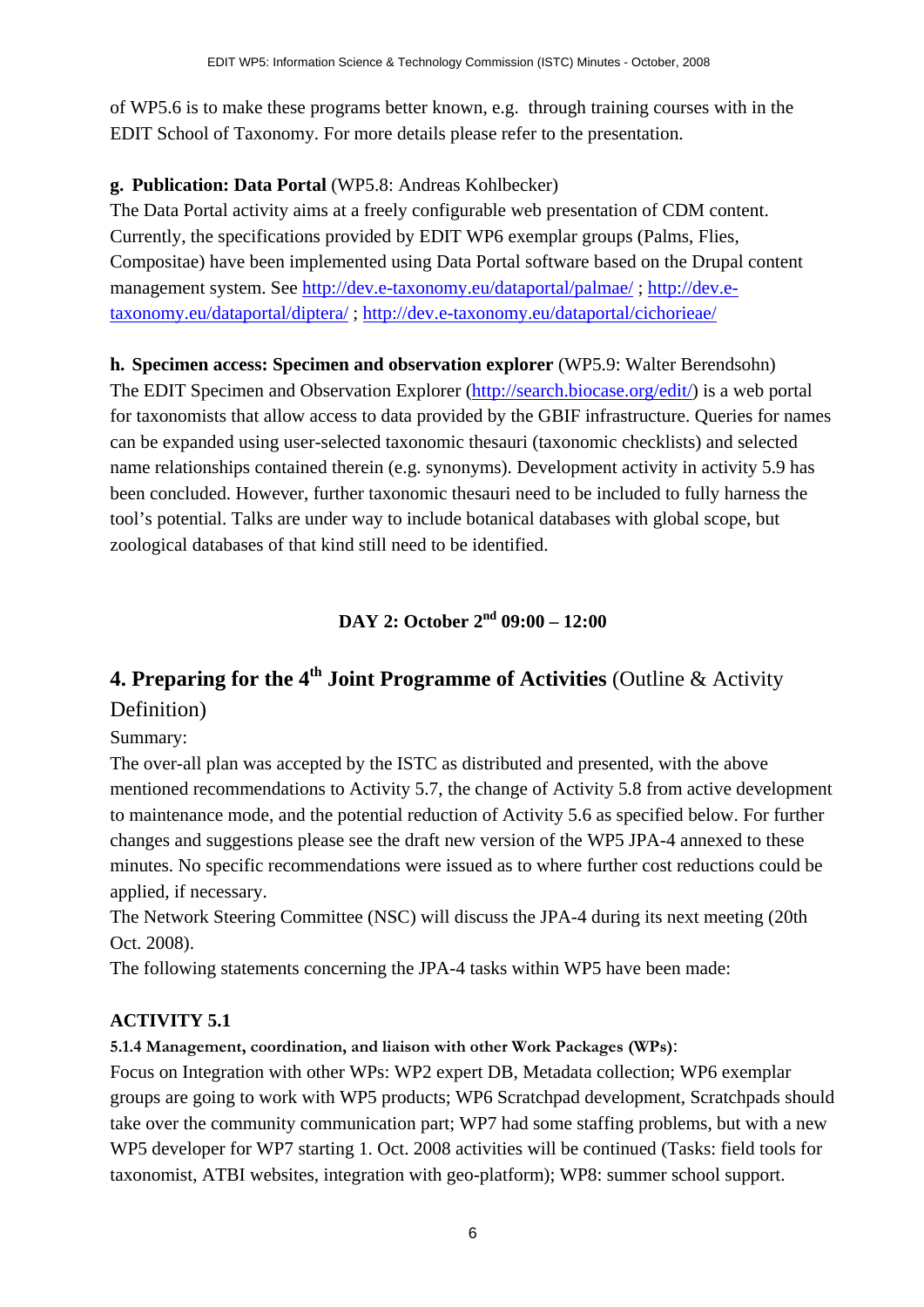#### **5.1.5 Promote scientific standards and standard tools:**

CDM import and export tools, as well as the projected synchronisation interface will be developed based on – or in close collaboration with – TDWG standardisation efforts, where applicable.

#### **ACTIVITY 5.2**

**5.2.14 Organise integration of software developments at partner institutions with the EDIT Platform**  This task was discussed and it was agreed that it should be split into two tasks (please see JPA4 draft)

#### **C5.xx Report on WP7 data management**

C. Häuser commented regarding data capture tools in the field: WP 7 needs to start testing available hard-and software and methods for automatic data recording, (e.g. camera with GPS, use of cell phones in the field) immediately, because project time is limited. He calls on ISTC members to send information about existing tools to A. Kroupa or himself. P. Mergen will send some information around about a new communication tool (helmet combined with glasses delivering information) and noted that sponsoring might be possible from this company.

#### **C5.xx Community store documentation for Platform releases**

For this documentation one developer has been employed (3 levels: java source code, API / UML diagrams / WIKI on interaction of components and interfaces)

## **ACTIVITY 5.3**

ViTaL: Product is now available; negotiations about possibilities for its long-term maintenance at the NHML will be resumed. In general, for platform sustainability commitments from institutions are necessary, responsibility for different platform components should be taken by different institutions.

#### **ACTIVITY 5.4**

**C5.71 Organization of a joint Geospatial training course with WP5.4, WP7 and WP8**  This task was further specified (please see JPA4 draft). However, WP 8 should take over organisation and should find additional funding to support training courses, also for the subject area of biodiversity informatics. This should be discussed in the next NSC meeting in October 2008.

**C5.xx Implement phylogenetic module and C5.xx Implement geographical morphological distribution module.** 

Given the restricted resources available, these tasks were recommended to be modified or cancelled (please see JPA4 draft)

#### **ACTIVITY 5.5**

The timeline for the availability of input tools for structured data into CDM sites was discussed in the context of the Taxonomic Editor. It was clarified that although full input of structured data (taxonomic, bibliographic, distribution, and specimen data) is planned only for Platform version